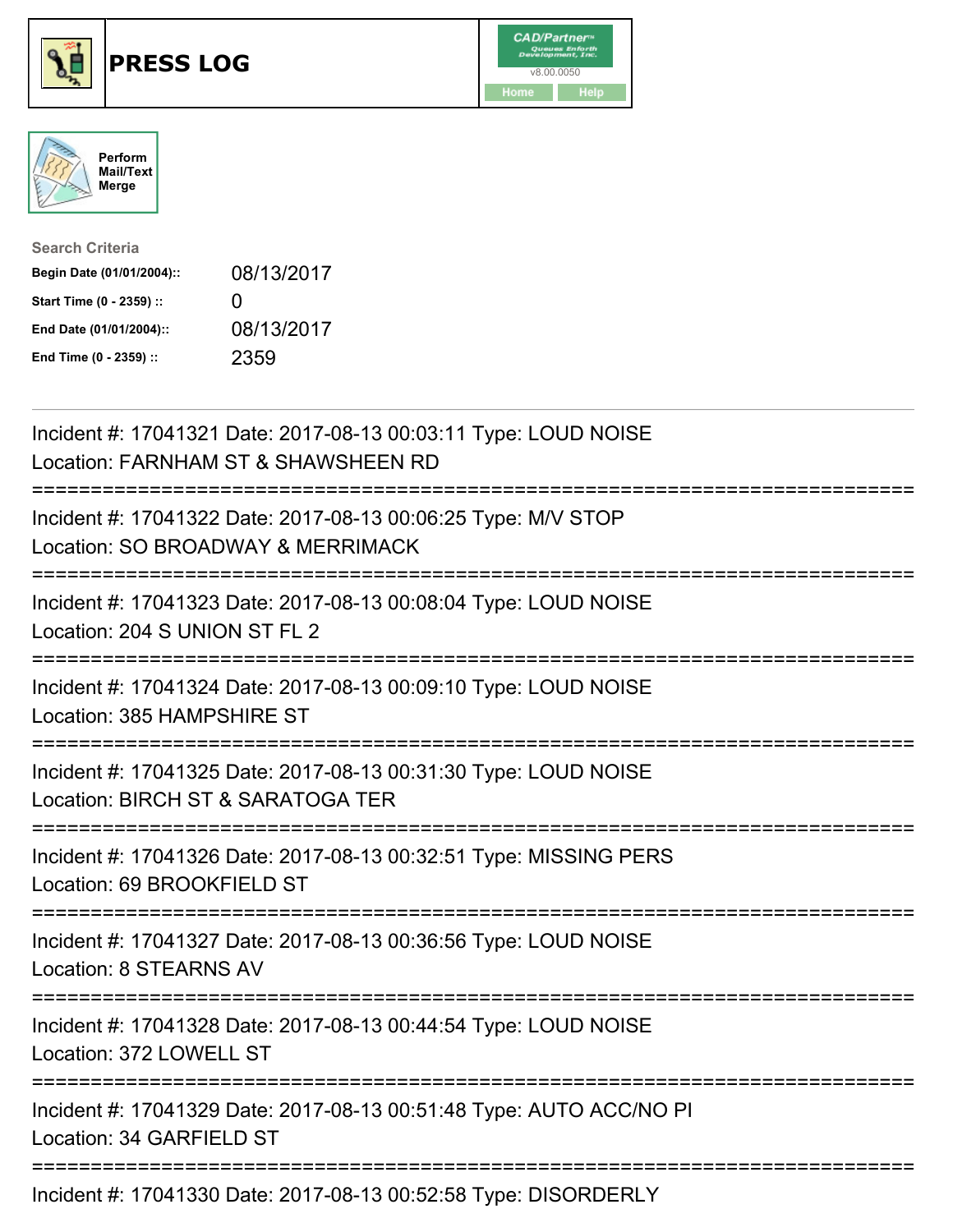| Location: 234 BAILEY ST                                                                                       |
|---------------------------------------------------------------------------------------------------------------|
| Incident #: 17041331 Date: 2017-08-13 00:57:56 Type: CK WELL BEING<br>Location: 118 JACKSON ST                |
| Incident #: 17041332 Date: 2017-08-13 01:17:56 Type: LOUD NOISE<br>Location: 173 UNION ST                     |
| Incident #: 17041333 Date: 2017-08-13 01:19:53 Type: LOUD NOISE<br>Location: 109 MARBLE AV                    |
| Incident #: 17041334 Date: 2017-08-13 01:27:07 Type: M/V STOP<br>Location: AMESBURY ST & COMMON ST            |
| Incident #: 17041335 Date: 2017-08-13 01:28:55 Type: TOW OF M/V<br>Location: 48 BRADFORD ST                   |
| Incident #: 17041336 Date: 2017-08-13 01:31:13 Type: DISTURBANCE<br>Location: SAM'S FOOD STORE / 389 BROADWAY |
| Incident #: 17041337 Date: 2017-08-13 01:31:28 Type: TOW OF M/V<br>Location: TRESPASS / 6 DIAMOND ST          |
| Incident #: 17041338 Date: 2017-08-13 01:32:24 Type: LOUD NOISE<br>Location: MAYFLOWER ST & STEARNS AV        |
| Incident #: 17041339 Date: 2017-08-13 01:34:29 Type: LOUD NOISE<br>Location: 159 PROSPECT ST FL 1             |
| Incident #: 17041340 Date: 2017-08-13 01:35:20 Type: M/V STOP<br>Location: S UNION ST & SALEM ST              |
| Incident #: 17041341 Date: 2017-08-13 01:38:40 Type: LOUD NOISE<br>Location: 402 LOWELL ST                    |
| Incident #: 17041342 Date: 2017-08-13 01:39:20 Type: M/V STOP<br>Location: 700 ESSEX ST                       |
| Incident #: 17041343 Date: 2017-08-13 01:39:56 Type: M/V STOP<br>Location: FITZ ST & LAWRENCE ST              |
| Incident #: 17041344 Date: 2017-08-13 01:44:37 Type: NOISE ORD                                                |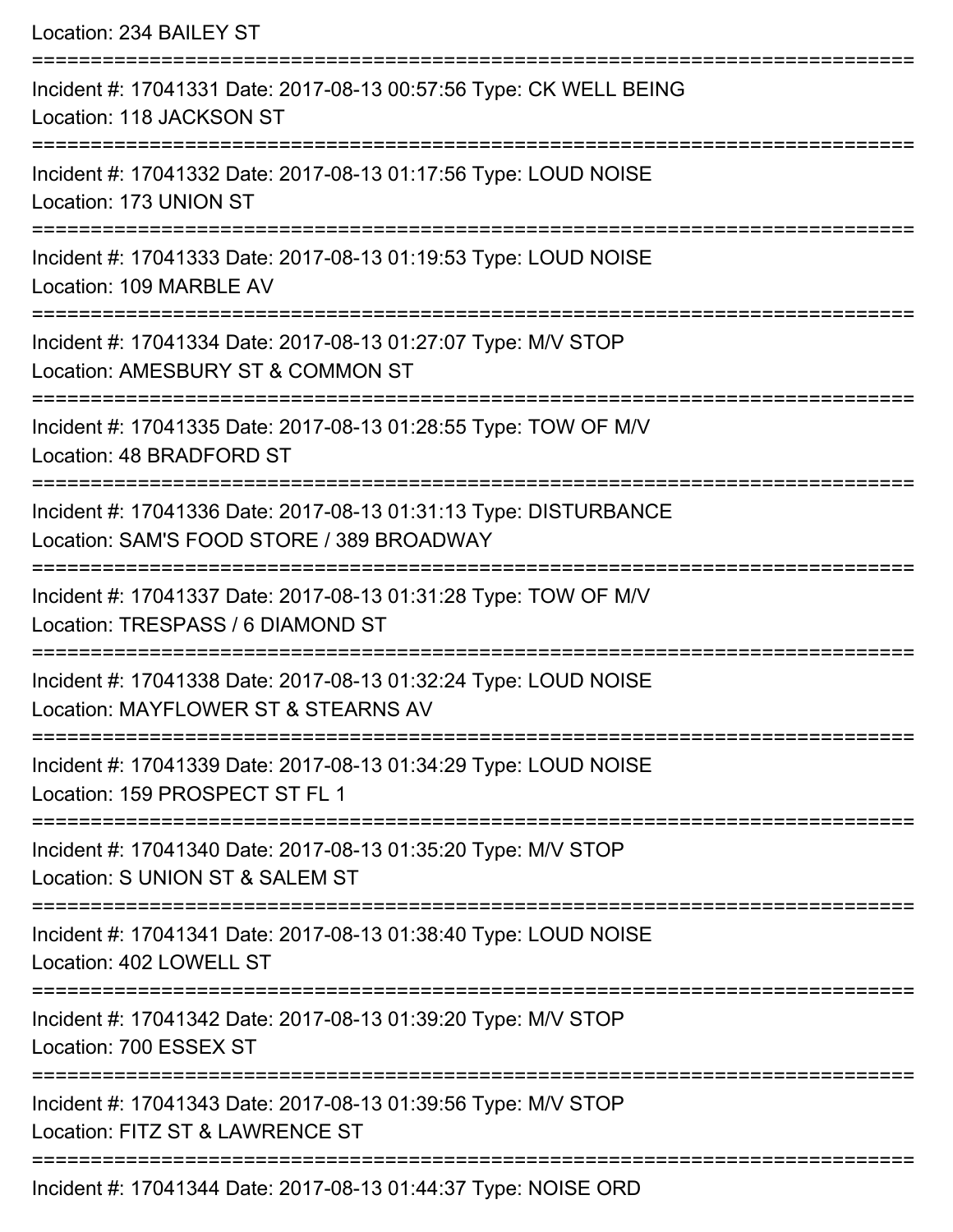| Incident #: 17041345 Date: 2017-08-13 01:59:49 Type: FIRE WORKS<br>Location: 23 BOWDOIN ST                 |
|------------------------------------------------------------------------------------------------------------|
| Incident #: 17041346 Date: 2017-08-13 02:01:36 Type: SHOTS FIRED<br>Location: 28 FARLEY ST                 |
| Incident #: 17041347 Date: 2017-08-13 02:02:00 Type: VIO CITY ORD<br>Location: D'WENDYS / 463 BROADWAY     |
| Incident #: 17041348 Date: 2017-08-13 02:03:41 Type: SHOTS FIRED<br>Location: 14A TYLER ST                 |
| Incident #: 17041349 Date: 2017-08-13 02:06:52 Type: M/V STOP<br>Location: ESSEX ST & NEWBURY ST           |
| Incident #: 17041350 Date: 2017-08-13 02:10:22 Type: LOUD NOISE<br>Location: HAVERHILL ST & UNION ST       |
| Incident #: 17041351 Date: 2017-08-13 02:12:31 Type: ALARM/BURG<br>Location: CRONINS WELDING / 70 STATE ST |
| Incident #: 17041352 Date: 2017-08-13 02:21:23 Type: M/V STOP<br>Location: 100 S BROADWAY                  |
| Incident #: 17041353 Date: 2017-08-13 02:22:44 Type: M/V STOP<br>Location: COMMON ST & FRANKLIN ST         |
| Incident #: 17041354 Date: 2017-08-13 02:23:15 Type: M/V STOP<br>Location: LAWRENCE ST & PARK ST           |
| Incident #: 17041355 Date: 2017-08-13 02:25:29 Type: M/V STOP<br>Location: MAPLE & LAWRENCE                |
| Incident #: 17041356 Date: 2017-08-13 02:30:14 Type: SUS PERS/MV<br>Location: 9 OAKLAND RD                 |
| Incident #: 17041358 Date: 2017-08-13 02:34:47 Type: MEDIC SUPPORT<br>Location: 353 ELM ST #614            |
| Incident #: 17041357 Date: 2017-08-13 02:35:43 Type: NOISE ORD                                             |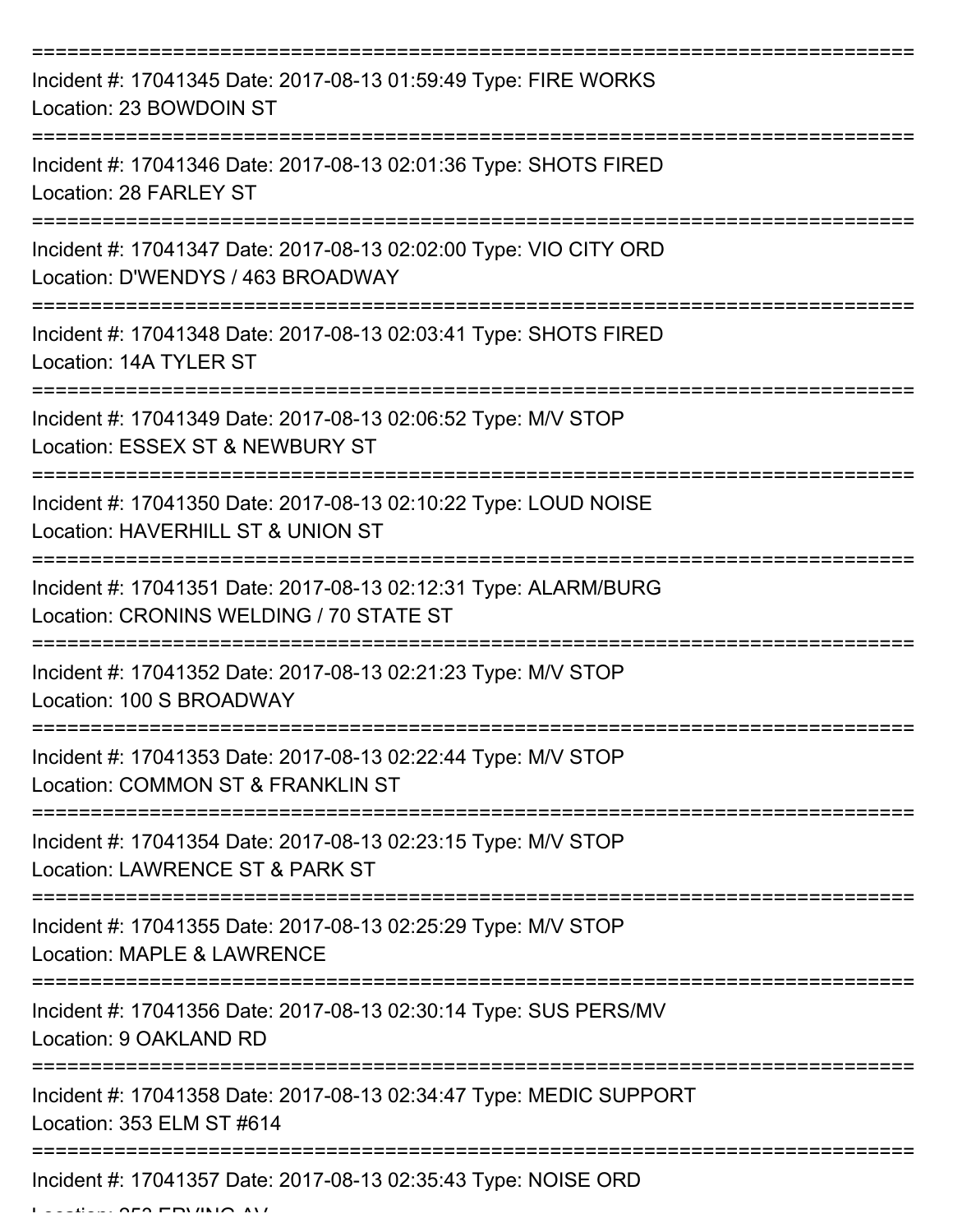| Incident #: 17041359 Date: 2017-08-13 02:43:44 Type: M/V STOP<br>Location: COLUMBUS AV & HAVERHILL ST   |
|---------------------------------------------------------------------------------------------------------|
| Incident #: 17041360 Date: 2017-08-13 02:48:21 Type: NOISE ORD<br>Location: BROADWAY & GREEN ST         |
| Incident #: 17041361 Date: 2017-08-13 02:48:27 Type: M/V STOP<br>Location: NEWTON ST & SALEM ST         |
| Incident #: 17041362 Date: 2017-08-13 03:07:49 Type: M/V STOP<br><b>Location: 6 TREMONT ST</b>          |
| Incident #: 17041363 Date: 2017-08-13 03:10:26 Type: LOUD NOISE<br>Location: 20 E LAUREL ST             |
| Incident #: 17041364 Date: 2017-08-13 03:20:59 Type: UNWANTEDGUEST<br>Location: 95 JAMAICA ST           |
| Incident #: 17041365 Date: 2017-08-13 03:24:33 Type: SUICIDE ATTEMPT<br>Location: 311 HOWARD ST FL 1    |
| Incident #: 17041366 Date: 2017-08-13 03:29:55 Type: LOCKOUT<br>Location: 7-11 / 703 HAVERHILL ST       |
| Incident #: 17041367 Date: 2017-08-13 03:31:09 Type: LOUD NOISE<br>Location: 70 BOXFORD ST FL 2         |
| Incident #: 17041368 Date: 2017-08-13 03:36:07 Type: AUTO ACC/PI<br>Location: 291 ESSEX ST              |
| Incident #: 17041369 Date: 2017-08-13 03:38:02 Type: GUN CALL<br>Location: 131 HAVERHILL ST             |
| Incident #: 17041370 Date: 2017-08-13 04:03:13 Type: SUS PERS/MV<br>Location: 50 OAK ST                 |
| Incident #: 17041371 Date: 2017-08-13 04:04:44 Type: AUTO ACC/PI<br>Location: BROADWAY & LOWELL         |
| ------------------------------------<br>Incident #: 17041372 Date: 2017-08-13 04:08:49 Type: LOUD NOISE |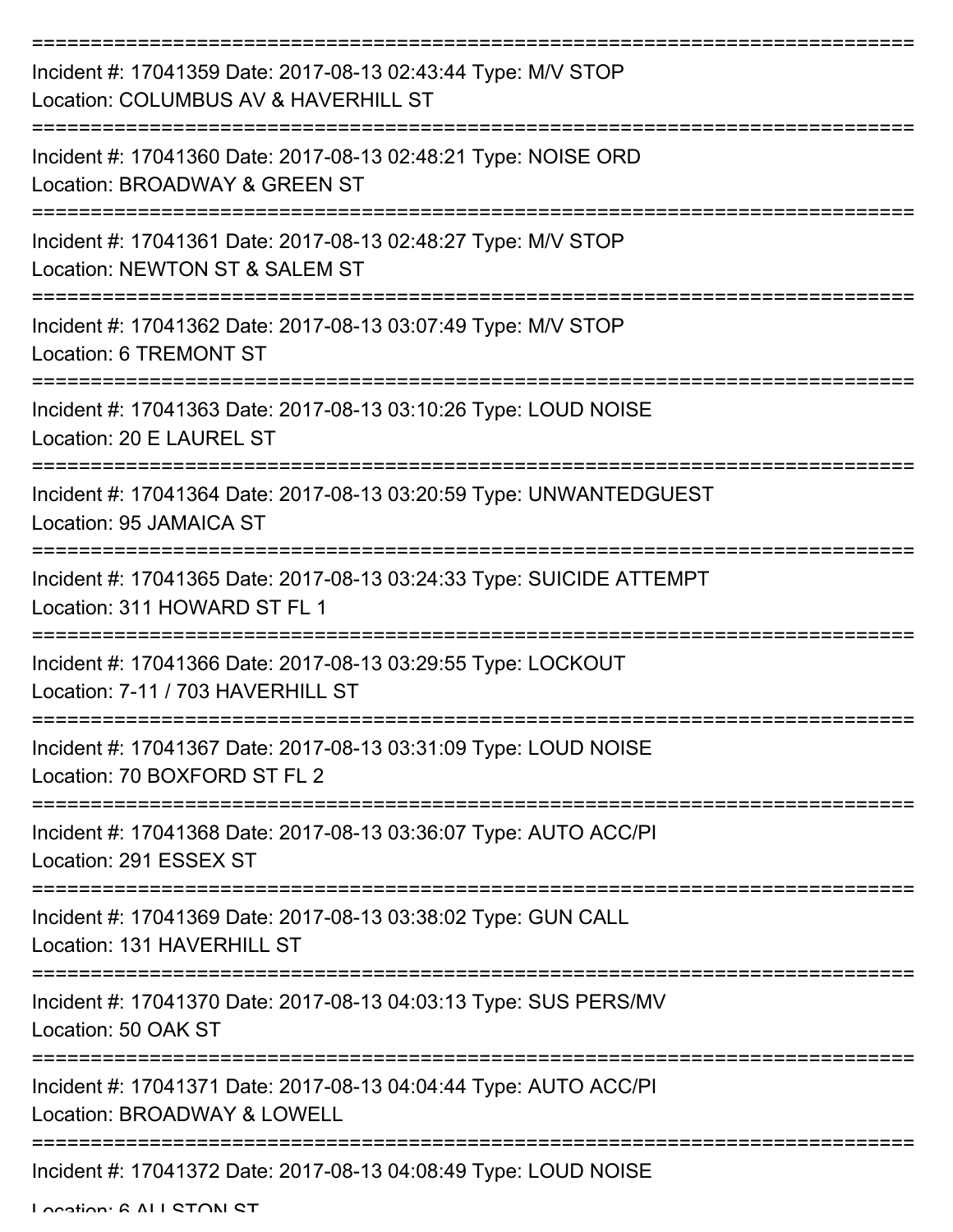| Incident #: 17041373 Date: 2017-08-13 04:44:42 Type: SEX OFF. PAST<br>Location: WALK-IN / 22 SPRUCE ST                   |
|--------------------------------------------------------------------------------------------------------------------------|
| Incident #: 17041374 Date: 2017-08-13 05:14:07 Type: LOUD NOISE<br>Location: 312 JACKSON ST FL 2                         |
| Incident #: 17041375 Date: 2017-08-13 05:39:24 Type: DISORDERLY<br>Location: DENNYS / 160 WINTHROP AV                    |
| Incident #: 17041377 Date: 2017-08-13 05:56:10 Type: M/V STOP<br>Location: MERRIMACK ST & S BROADWAY                     |
| Incident #: 17041376 Date: 2017-08-13 05:56:46 Type: MEDIC SUPPORT<br>Location: 12 PORTLAND ST                           |
| Incident #: 17041378 Date: 2017-08-13 06:30:21 Type: DOMESTIC/PROG<br>Location: 77 FERRY ST                              |
| Incident #: 17041379 Date: 2017-08-13 07:03:50 Type: ALARM/BURG<br>Location: POLLO CENTRO / 105 BROADWAY                 |
| Incident #: 17041380 Date: 2017-08-13 07:05:19 Type: AUTO ACC/NO PI<br>Location: BROADWAY & WATER ST                     |
| Incident #: 17041381 Date: 2017-08-13 07:21:19 Type: 911 HANG UP<br>Location: 53 S BROADWAY<br>--------------            |
| Incident #: 17041382 Date: 2017-08-13 07:28:35 Type: SUICIDE ATTEMPT<br>Location: DUCK BRIDGE / 0 ISLAND ST              |
| Incident #: 17041383 Date: 2017-08-13 07:44:52 Type: MV/BLOCKING<br>Location: 101 FOSTER ST                              |
| =========================<br>Incident #: 17041384 Date: 2017-08-13 08:19:20 Type: SUS PERS/MV<br>Location: 1 FLORENCE CT |
| Incident #: 17041385 Date: 2017-08-13 08:57:59 Type: SUS PERS/MV<br>Location: AMESBURY ST & COMMON ST                    |
| Incident #: 17041386 Date: 2017-08-13 09:04:14 Type: ALARM/BURG                                                          |

Location: 301 HAVERHILL ST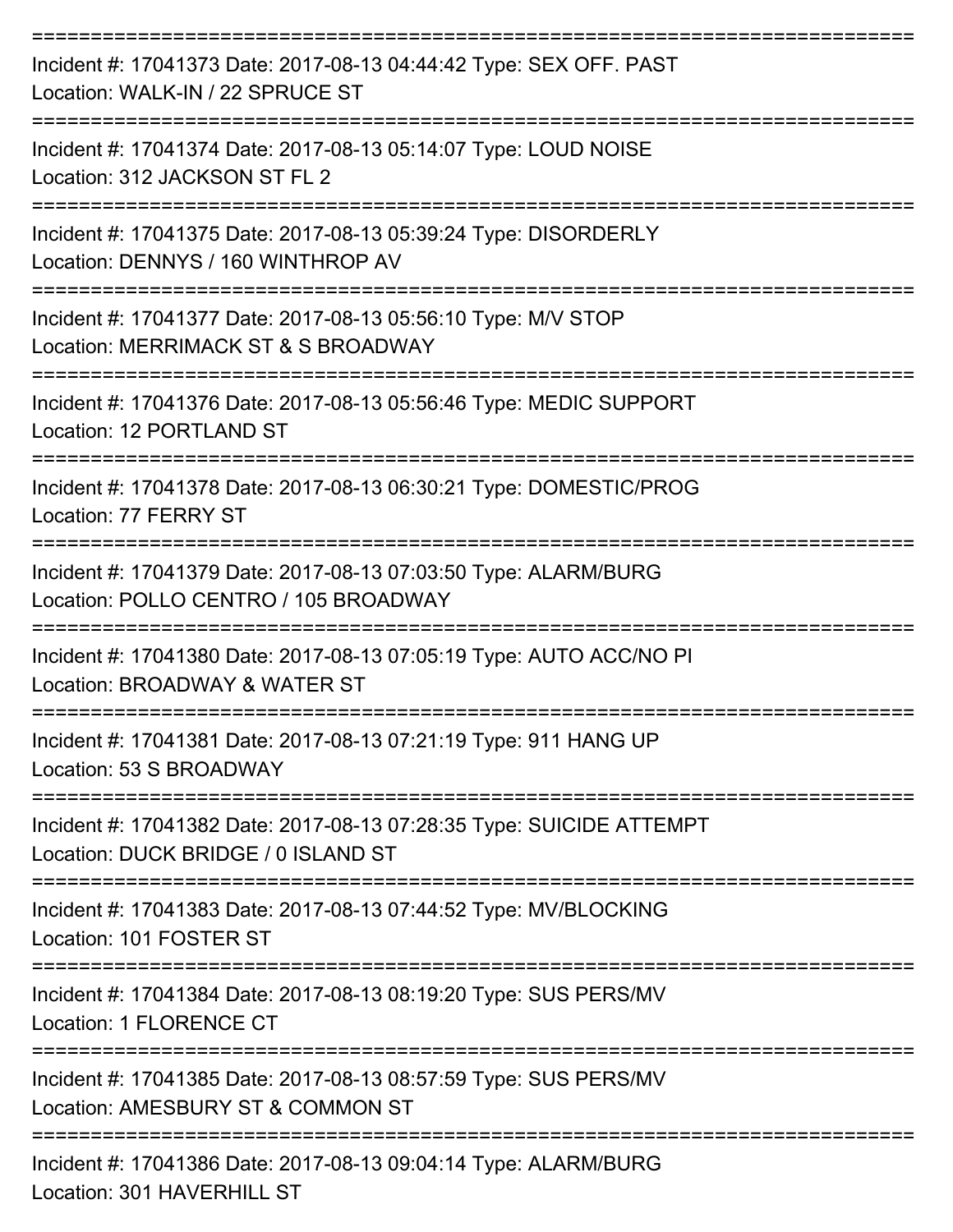| Incident #: 17041387 Date: 2017-08-13 09:11:29 Type: GENERAL SERV<br>Location: BAILEY ST & FOSTER ST                 |
|----------------------------------------------------------------------------------------------------------------------|
| Incident #: 17041388 Date: 2017-08-13 09:18:46 Type: PARK & WALK<br>Location: 0 BROADWAY                             |
| Incident #: 17041389 Date: 2017-08-13 09:19:22 Type: DRUG VIO<br>Location: FERN ST & LAWRENCE ST                     |
| Incident #: 17041390 Date: 2017-08-13 10:08:56 Type: SUS PERS/MV<br>Location: 24 HANCOCK ST                          |
| Incident #: 17041391 Date: 2017-08-13 10:10:52 Type: SUS PERS/MV<br>Location: 262 HAMPSHIRE ST                       |
| Incident #: 17041392 Date: 2017-08-13 10:15:47 Type: ANIMAL COMPL<br>Location: TEDESKI / S UNION ST                  |
| Incident #: 17041393 Date: 2017-08-13 10:23:25 Type: ANIMAL COMPL<br>Location: 76 OSGOOD ST                          |
| Incident #: 17041394 Date: 2017-08-13 10:27:40 Type: ANIMAL COMPL<br>Location: MCDONALDS / 599 ANDOVER ST            |
| Incident #: 17041395 Date: 2017-08-13 10:28:41 Type: SUS PERS/MV<br><b>Location: ALLEN ST</b>                        |
| Incident #: 17041396 Date: 2017-08-13 10:33:02 Type: CK WELL BEING<br>Location: SWEENEYS PACKAGE STORE / 90 ESSEX ST |
| Incident #: 17041397 Date: 2017-08-13 10:45:11 Type: SEX OFF. PAST<br>Location: 150 PARK ST                          |
| Incident #: 17041398 Date: 2017-08-13 11:10:51 Type: AUTO ACC/NO PI<br>Location: 37 AUBURN ST                        |
| Incident #: 17041399 Date: 2017-08-13 11:25:41 Type: UNWANTEDGUEST<br>Location: 29 JOSEPHINE AV                      |
| Incident #: 17041400 Date: 2017-08-13 11:32:56 Type: M/V STOP<br><b>Location: ANDOVER</b>                            |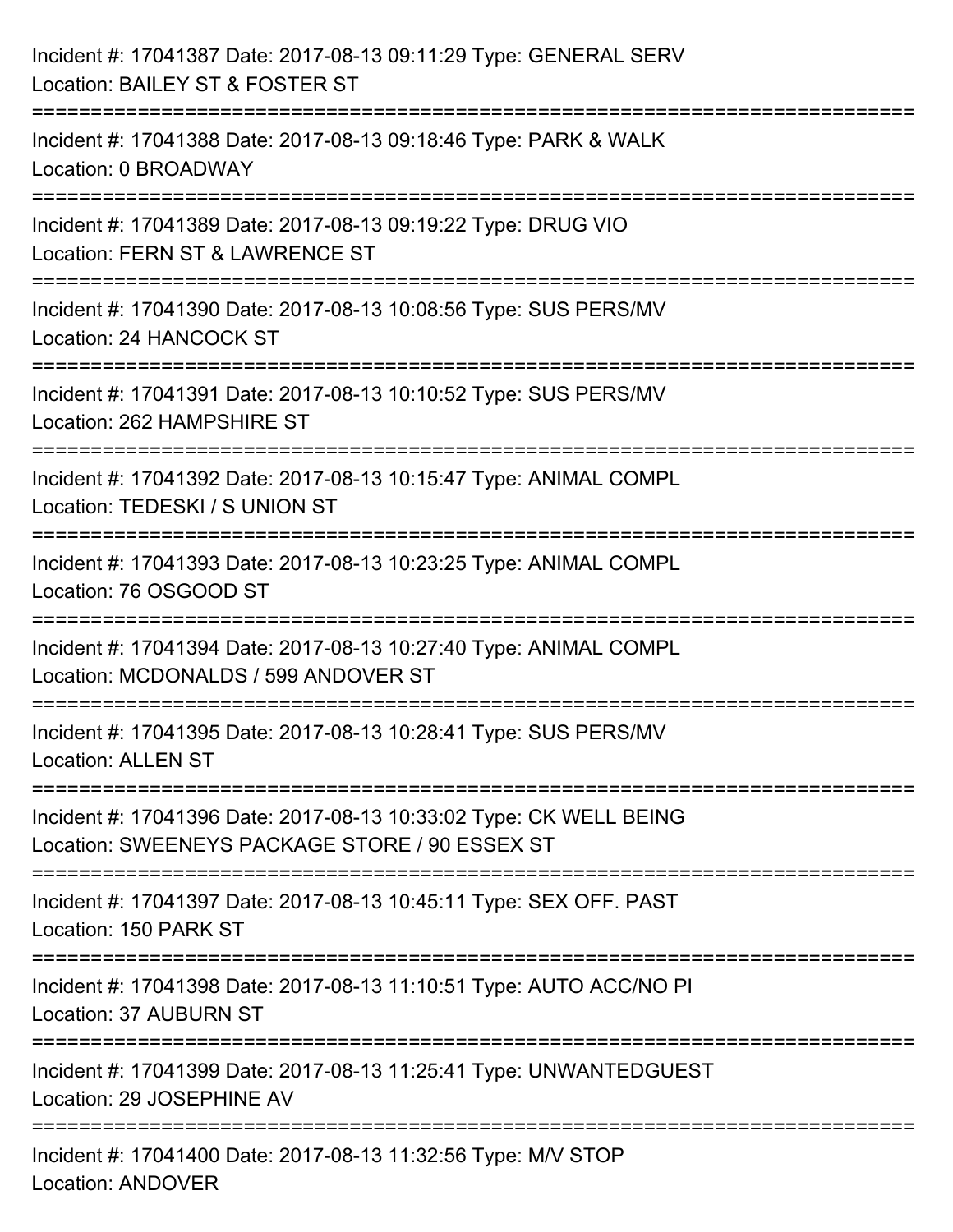| Incident #: 17041401 Date: 2017-08-13 11:56:42 Type: ADMININSTR<br>Location: 90 LOWELL ST                                          |
|------------------------------------------------------------------------------------------------------------------------------------|
| Incident #: 17041405 Date: 2017-08-13 12:12:26 Type: MAL DAMAGE<br>Location: ESSEX ST & NEWBURY ST                                 |
| Incident #: 17041403 Date: 2017-08-13 12:19:31 Type: AUTO ACC/NO PI<br>Location: PARK ST & WALNUT ST<br>:========================= |
| Incident #: 17041404 Date: 2017-08-13 12:19:38 Type: UNWANTEDGUEST<br>Location: 29 JOSEPHINE AV                                    |
| Incident #: 17041406 Date: 2017-08-13 12:39:23 Type: NOISE ORD<br>Location: 141 EXCHANGE ST                                        |
| Incident #: 17041407 Date: 2017-08-13 12:44:08 Type: KEEP PEACE<br>Location: 77 FERRY ST                                           |
| Incident #: 17041408 Date: 2017-08-13 12:49:12 Type: MEDIC SUPPORT<br>Location: 353 ELM ST #APT302                                 |
| Incident #: 17041409 Date: 2017-08-13 12:56:24 Type: M/V STOP<br>Location: PARKER ST & SPRINGFIELD ST                              |
| Incident #: 17041410 Date: 2017-08-13 13:23:35 Type: ALARM/BURG<br>Location: CITY HALL ANNEX / 237 ESSEX ST                        |
| Incident #: 17041411 Date: 2017-08-13 13:24:41 Type: AUTO ACC/NO PI<br>Location: LOWELL ST & OXFORD ST                             |
| Incident #: 17041412 Date: 2017-08-13 13:32:54 Type: INVEST CONT<br>Location: 5 JACKSON CT                                         |
| Incident #: 17041413 Date: 2017-08-13 13:37:05 Type: CK WELL BEING<br><b>Location: 7C SUMMER ST</b>                                |
| Incident #: 17041414 Date: 2017-08-13 13:48:23 Type: INVEST CONT<br>Location: 202 LAWRENCE ST                                      |
| Incident #: 17041415 Date: 2017-08-13 13:51:29 Type: SUS PERS/MV<br><b>Location: EMMETT ST</b>                                     |

===========================================================================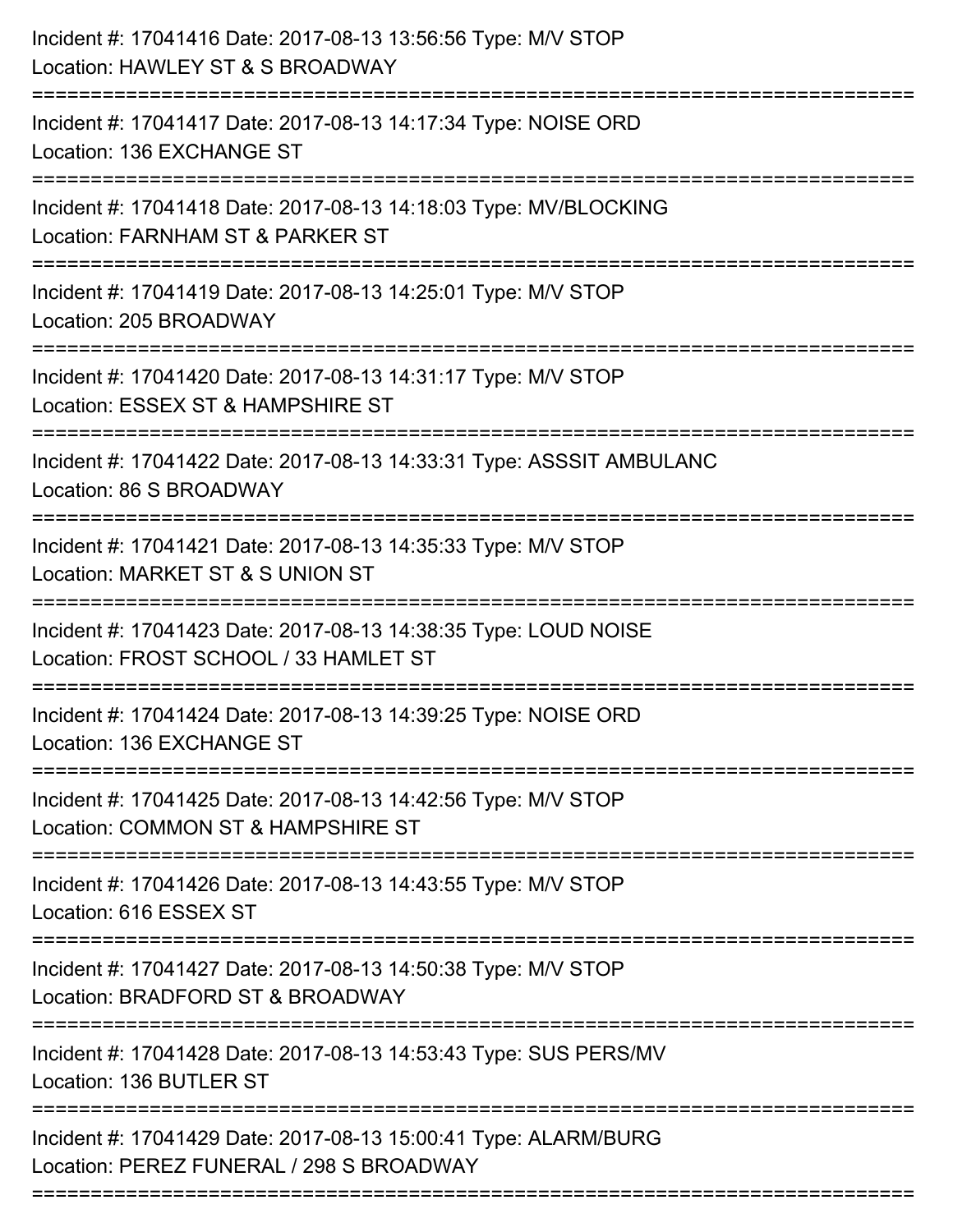Location: HAMPSHIRE & LOWELL

| Incident #: 17041431 Date: 2017-08-13 15:13:41 Type: SUS PERS/MV<br>Location: 270 CANAL ST                     |
|----------------------------------------------------------------------------------------------------------------|
| Incident #: 17041432 Date: 2017-08-13 15:19:42 Type: M/V STOP<br>Location: MEDFORD & MRGIN                     |
| Incident #: 17041433 Date: 2017-08-13 15:27:02 Type: M/V STOP<br>Location: 18 MELROSE ST                       |
| Incident #: 17041435 Date: 2017-08-13 15:30:07 Type: SUS PERS/MV<br>Location: WINTHROP AV                      |
| Incident #: 17041434 Date: 2017-08-13 15:31:08 Type: SUS PERS/MV<br><b>Location: 34 CHANDLER ST</b>            |
| Incident #: 17041437 Date: 2017-08-13 15:34:15 Type: SEX OFF. PAST<br>Location: 36 ORCHARD ST                  |
| Incident #: 17041436 Date: 2017-08-13 15:34:54 Type: M/V STOP<br>Location: ESSEX ST & MEDFORD ST               |
| Incident #: 17041438 Date: 2017-08-13 15:57:05 Type: LOUD NOISE<br>Location: 583 HOWARD ST                     |
| Incident #: 17041439 Date: 2017-08-13 15:57:37 Type: LIC PLATE STO<br>Location: 75 MANCHESTER ST               |
| :==============<br>Incident #: 17041440 Date: 2017-08-13 16:09:17 Type: NOISE ORD<br>Location: 5 BROOKFIELD ST |
| Incident #: 17041441 Date: 2017-08-13 16:12:06 Type: NOISE ORD<br>Location: 291 HOWARD ST                      |
| Incident #: 17041442 Date: 2017-08-13 16:13:12 Type: NOISE ORD<br>Location: 36 EUTAW ST                        |
| Incident #: 17041443 Date: 2017-08-13 16:19:54 Type: M/V STOP<br>Location: AMES ST & HAVERHILL ST              |
|                                                                                                                |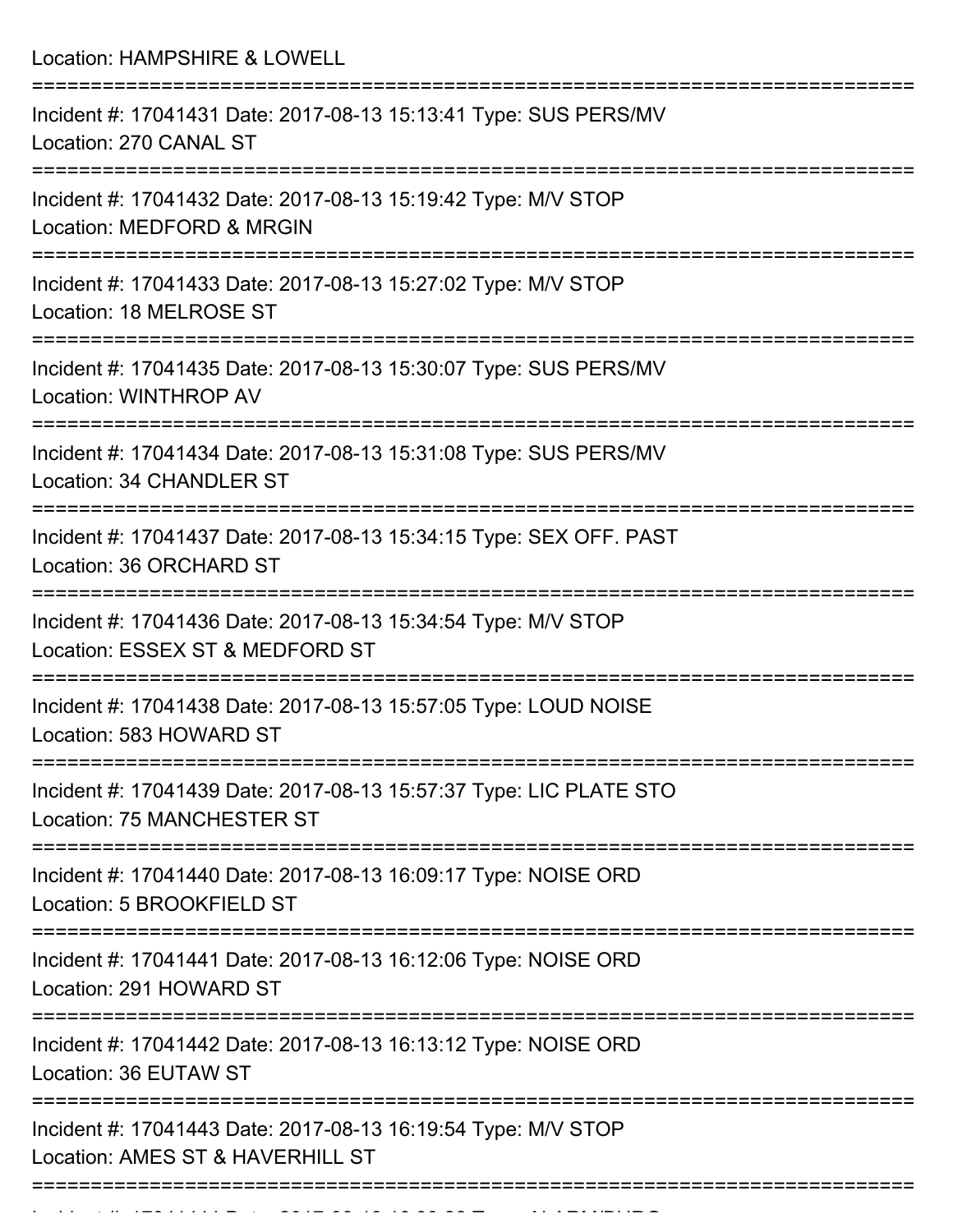Location: ST MARYS CEMETERY / 27 BARKER ST

| Incident #: 17041445 Date: 2017-08-13 16:36:10 Type: ALARM/BURG<br>Location: EVOLUTION WIRELESS / 102 ESSEX ST #APT B |
|-----------------------------------------------------------------------------------------------------------------------|
| Incident #: 17041446 Date: 2017-08-13 16:38:06 Type: LOUD NOISE<br>Location: 496 HAVERHILL ST                         |
| Incident #: 17041447 Date: 2017-08-13 16:49:37 Type: NOISE ORD<br>Location: FERRY ST & VERMONT ST                     |
| Incident #: 17041448 Date: 2017-08-13 17:08:21 Type: NOISE ORD<br>Location: 291 HOWARD ST                             |
| Incident #: 17041449 Date: 2017-08-13 17:22:54 Type: NOISE ORD<br>Location: 49 FOREST ST                              |
| Incident #: 17041450 Date: 2017-08-13 17:23:55 Type: ALARM/BURG<br><b>Location: BARKER ST</b>                         |
| Incident #: 17041451 Date: 2017-08-13 17:37:07 Type: MAN DOWN<br>Location: MERRIMACK ST & S UNION ST                  |
| Incident #: 17041452 Date: 2017-08-13 17:42:46 Type: DISTURBANCE<br>Location: 499 CANAL ST                            |
| Incident #: 17041453 Date: 2017-08-13 17:49:26 Type: SUS PERS/MV<br>Location: 47 AMES ST                              |
| Incident #: 17041454 Date: 2017-08-13 17:56:22 Type: MEDIC SUPPORT<br>Location: TOP DONUT / 297 ANDOVER ST            |
| Incident #: 17041455 Date: 2017-08-13 18:00:05 Type: HIT & RUN M/V<br>Location: 70 OXFORD ST                          |
| Incident #: 17041456 Date: 2017-08-13 18:04:26 Type: M/V STOP<br>Location: CENTRAL BRIDGE / 0 MERRIMACK ST            |
| Incident #: 17041457 Date: 2017-08-13 18:10:05 Type: EXTRA SURVEIL<br>Location: 84 BUTLER ST                          |
|                                                                                                                       |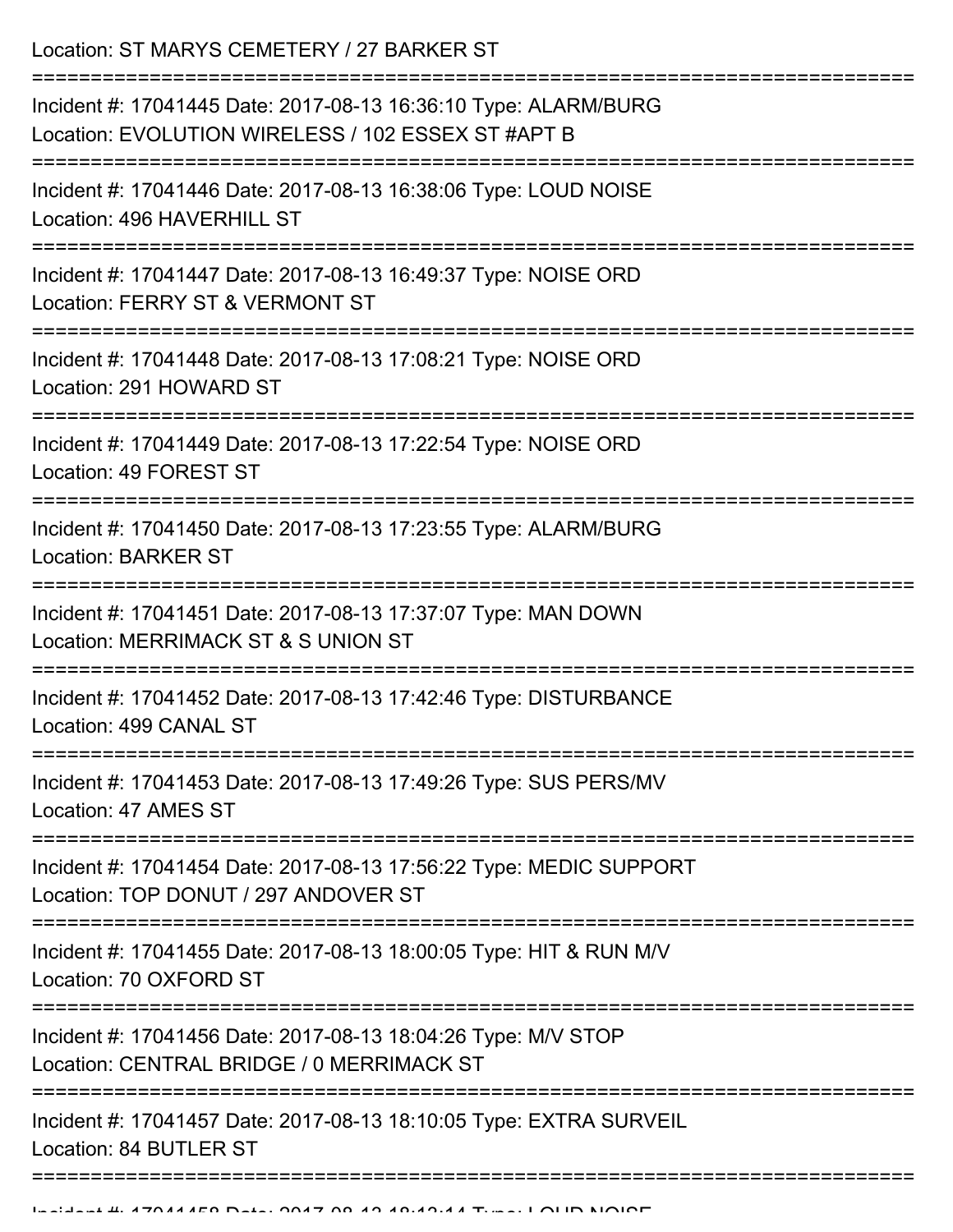Location: 40 HAVERHILL ST =========================================================================== Incident #: 17041459 Date: 2017-08-13 18:14:26 Type: M/V STOP Location: OAK ST & SHORT ST =========================================================================== Incident #: 17041460 Date: 2017-08-13 18:24:26 Type: DISTURBANCE Location: HESS / 500 S UNION ST =========================================================================== Incident #: 17041461 Date: 2017-08-13 18:29:48 Type: M/V STOP Location: ELM ST & WHITE ST =========================================================================== Incident #: 17041462 Date: 2017-08-13 18:34:19 Type: M/V STOP Location: 10 CURRIER ST =========================================================================== Incident #: 17041464 Date: 2017-08-13 18:35:30 Type: THREATS/PROG Location: TERRA LUNA CAFE / 225 ESSEX ST =========================================================================== Incident #: 17041463 Date: 2017-08-13 18:36:06 Type: ALARM/BURG Location: SHALOM AUTO SALES / 8 CARVER ST =========================================================================== Incident #: 17041465 Date: 2017-08-13 18:37:56 Type: DISTURBANCE Location: 290 SALEM ST =========================================================================== Incident #: 17041466 Date: 2017-08-13 18:42:21 Type: MEDIC SUPPORT Location: BARKER ST =========================================================================== Incident #: 17041467 Date: 2017-08-13 18:47:52 Type: 911 HANG UP Location: 189 MAPLE ST #2D =========================================================================== Incident #: 17041468 Date: 2017-08-13 18:48:38 Type: M/V STOP Location: AMESBURY ST & COMMON ST =========================================================================== Incident #: 17041470 Date: 2017-08-13 18:50:40 Type: DISTURBANCE Location: LEXINGTON ST & MYRTLE ST =========================================================================== Incident #: 17041469 Date: 2017-08-13 18:52:01 Type: NOISE ORD Location: 85 MANCHESTER ST =========================================================================== Incident #: 17041471 Date: 2017-08-13 19:00:24 Type: NEIGHBOR PROB Location: 12 GROVE ST FL 1 ===========================================================================

Incident #: 17041472 Date: 2017-08-13 19:01:04 Type: AUTO ACC DWI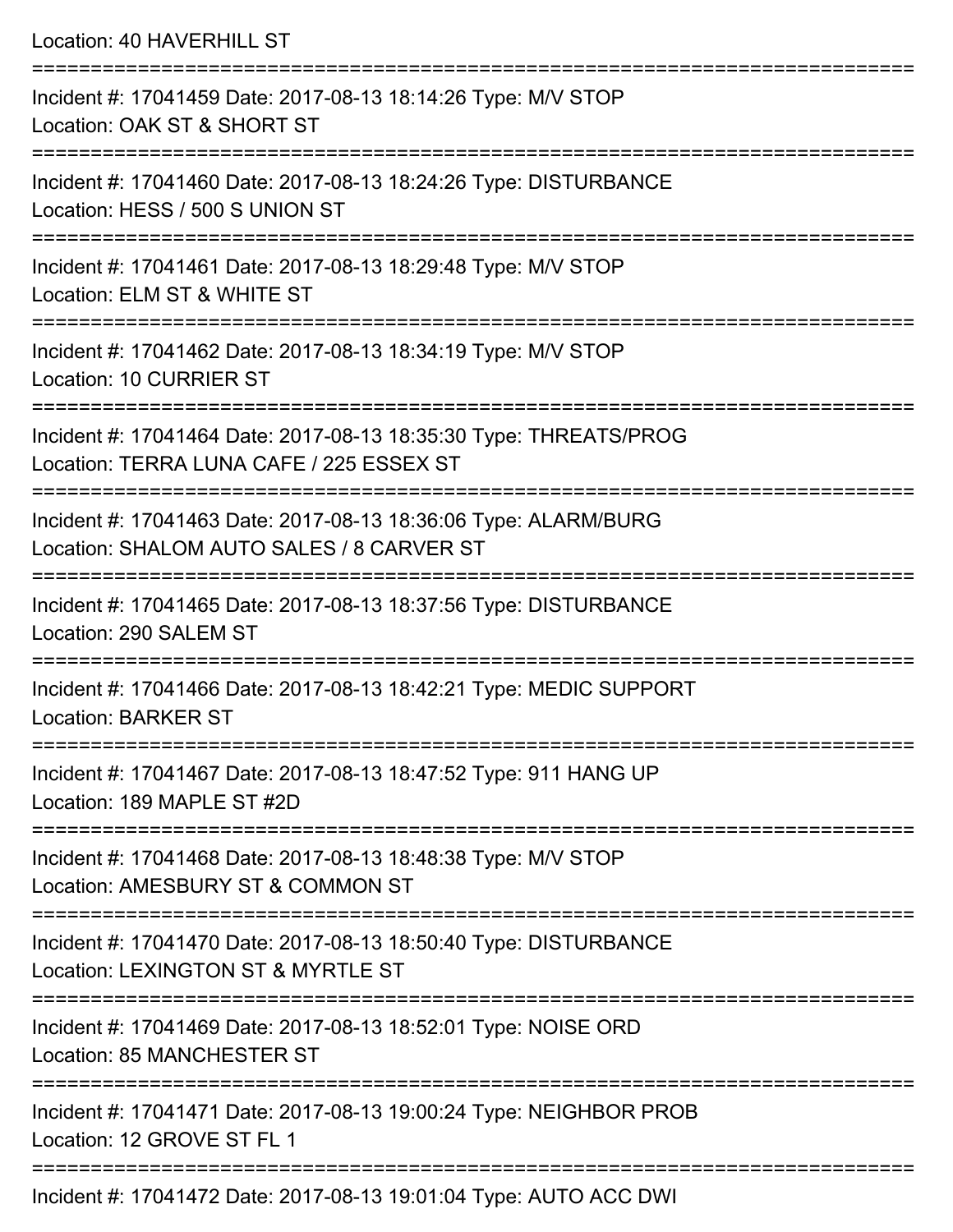| Incident #: 17041473 Date: 2017-08-13 19:03:05 Type: NOISE ORD<br>Location: 40 HAVERHILL ST                                         |
|-------------------------------------------------------------------------------------------------------------------------------------|
| Incident #: 17041474 Date: 2017-08-13 19:07:00 Type: M/V STOP<br>Location: 59 HAVERHILL ST                                          |
| Incident #: 17041475 Date: 2017-08-13 19:09:06 Type: GUN CALL<br>Location: TERRA LUNA CAFE / 225 ESSEX ST<br>====================== |
| Incident #: 17041476 Date: 2017-08-13 19:12:18 Type: LOUD NOISE<br>Location: 108 WACHUSETTS AV                                      |
| Incident #: 17041477 Date: 2017-08-13 19:25:37 Type: ALARM/BURG<br>Location: OUR HOUSE / 168 NEWBURY ST                             |
| Incident #: 17041478 Date: 2017-08-13 19:26:18 Type: M/V STOP<br>Location: ESSEX ST & JACKSON ST                                    |
| ----------------<br>Incident #: 17041479 Date: 2017-08-13 19:38:38 Type: MEDIC SUPPORT<br>Location: 47 N PARISH RD                  |
| Incident #: 17041480 Date: 2017-08-13 19:41:12 Type: NOISE ORD<br>Location: 5 BOXFORD ST                                            |
| Incident #: 17041481 Date: 2017-08-13 19:45:09 Type: M/V STOP<br>Location: MECHANIC ST & UNION ST                                   |
| Incident #: 17041482 Date: 2017-08-13 19:54:36 Type: DK (DRUNK)<br>Location: CROWN FRIED CHICKEN / 205 BROADWAY                     |
| Incident #: 17041483 Date: 2017-08-13 19:57:29 Type: NOISE ORD<br>Location: BOAT RAMP / EVERETT ST                                  |
| Incident #: 17041484 Date: 2017-08-13 20:01:34 Type: DISTURBANCE<br>Location: 47 OSGOOD ST FL 2                                     |
| Incident #: 17041485 Date: 2017-08-13 20:06:36 Type: NOISE ORD<br><b>Location: ROWE ST</b>                                          |
| Incident #: 17041486 Date: 2017-08-13 20:08:45 Type: NOISE ORD                                                                      |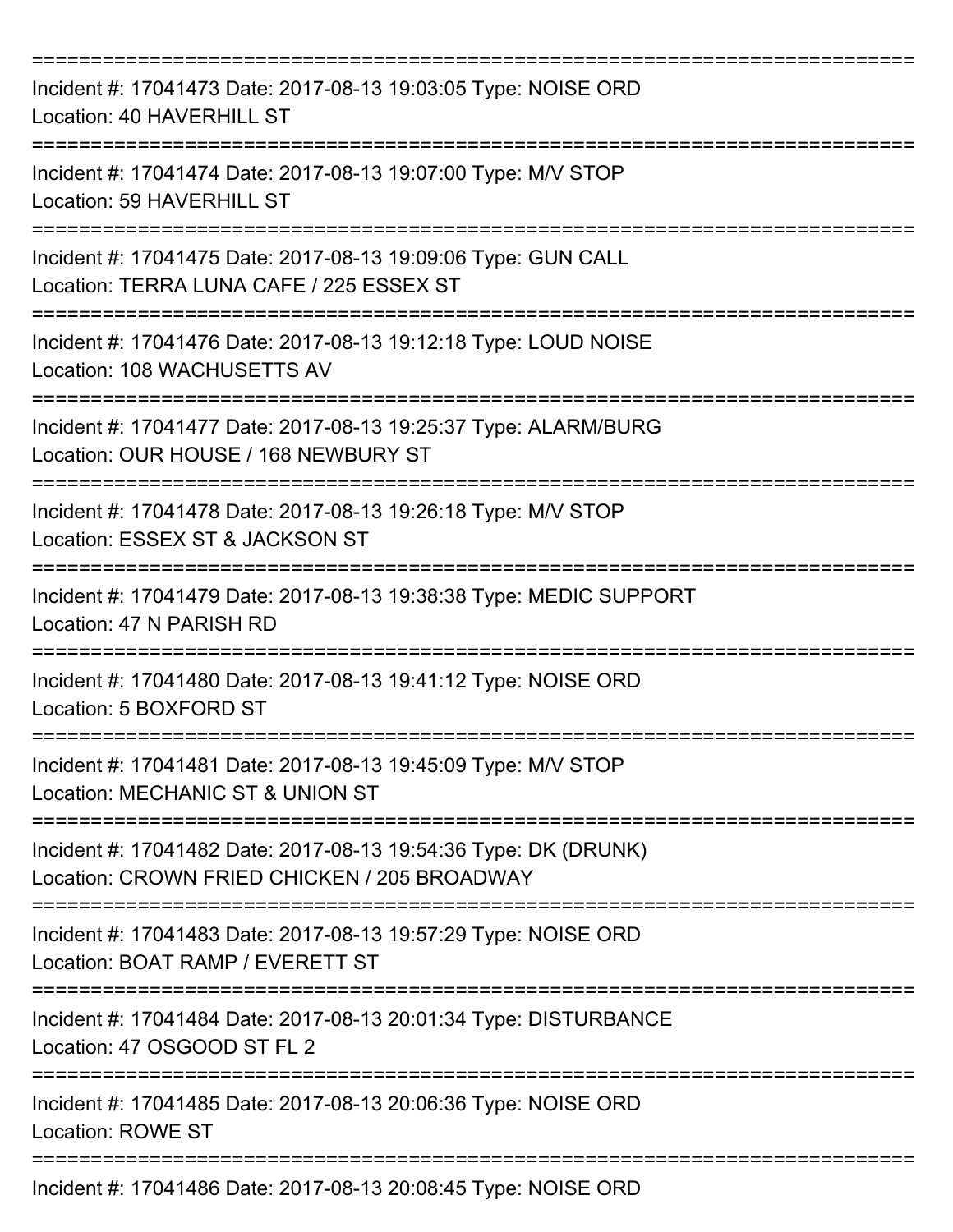| Incident #: 17041488 Date: 2017-08-13 20:13:09 Type: NOISE ORD<br>Location: 2 NEWTON ST                             |
|---------------------------------------------------------------------------------------------------------------------|
| Incident #: 17041487 Date: 2017-08-13 20:13:13 Type: LOUD NOISE<br>Location: 25 W KENNETH ST                        |
| Incident #: 17041489 Date: 2017-08-13 20:15:41 Type: A&B PAST<br>Location: 38 CAMELLA TEOLI WY                      |
| Incident #: 17041490 Date: 2017-08-13 20:16:19 Type: DOMESTIC/PAST<br>Location: 69 BAILEY ST FL 1                   |
| Incident #: 17041491 Date: 2017-08-13 20:18:22 Type: M/V STOP<br>Location: 28 BIRCH ST                              |
| Incident #: 17041492 Date: 2017-08-13 20:20:18 Type: NOISE ORD<br>Location: 56 UNION ST                             |
| Incident #: 17041493 Date: 2017-08-13 20:20:19 Type: NOTIFICATION<br>Location: 102 DORCHESTER ST                    |
| Incident #: 17041494 Date: 2017-08-13 20:20:24 Type: CK WELL BEING<br>Location: 374 AMES ST                         |
| Incident #: 17041495 Date: 2017-08-13 20:30:12 Type: MV/BLOCKING<br>Location: ANDOVER ST                            |
| Incident #: 17041496 Date: 2017-08-13 20:37:57 Type: ALARM/BURG<br>Location: MARKET BASKET / 700 ESSEX ST           |
| Incident #: 17041497 Date: 2017-08-13 20:47:08 Type: A&B PAST<br>Location: LAWRENCE GENERAL HOSPITAL / 1 GENERAL ST |
| Incident #: 17041499 Date: 2017-08-13 20:53:43 Type: NOISE ORD<br>Location: 6 WILLOW ST                             |
| Incident #: 17041498 Date: 2017-08-13 20:53:43 Type: AUTO ACC/PI<br>Location: 309 PARK ST                           |
| Incident #: 17041500 Date: 2017-08-13 21:07:42 Type: NOISE ORD                                                      |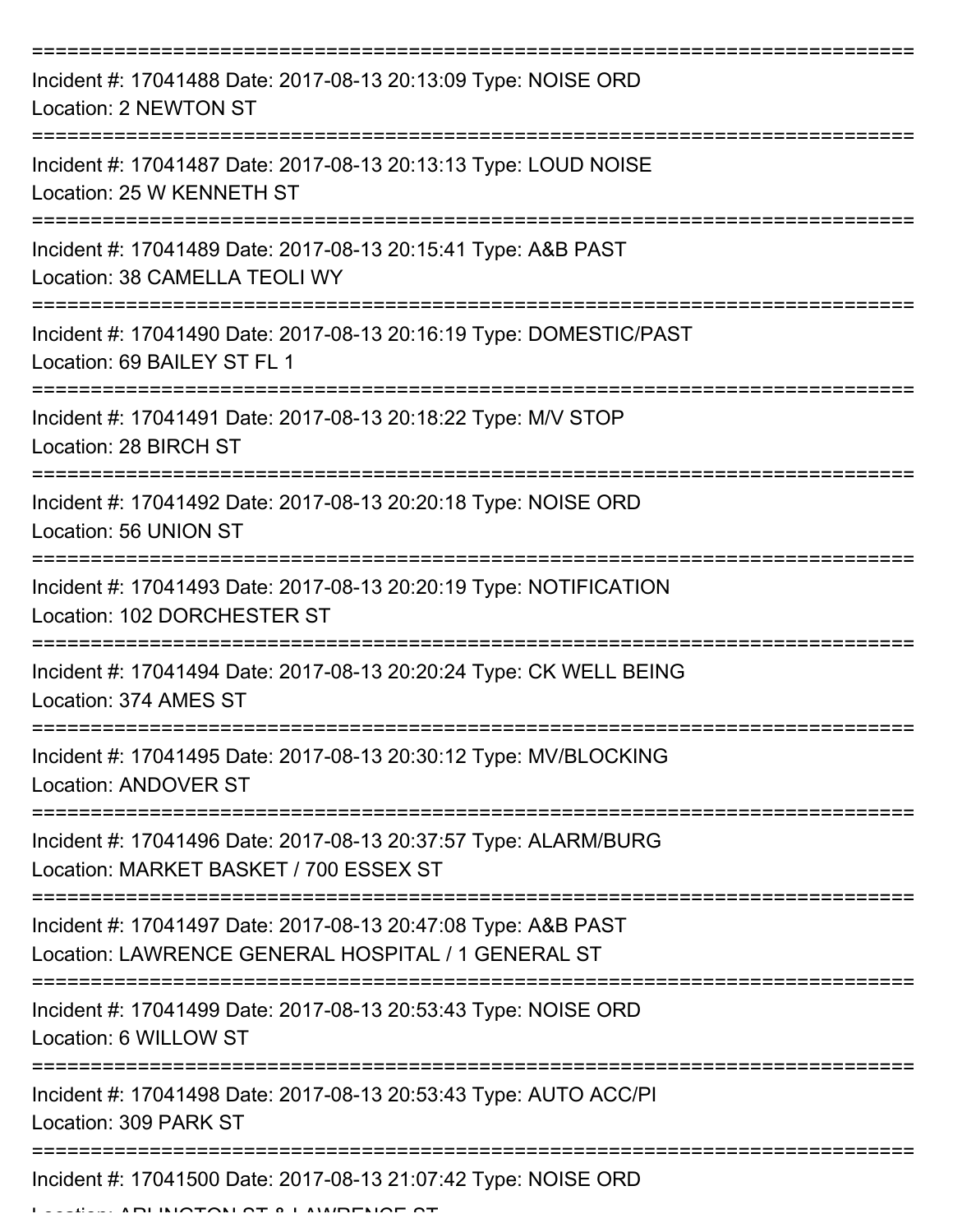| Incident #: 17041501 Date: 2017-08-13 21:08:55 Type: NOISE ORD<br><b>Location: FERRY</b>                                  |
|---------------------------------------------------------------------------------------------------------------------------|
| Incident #: 17041502 Date: 2017-08-13 21:13:19 Type: NOISE ORD<br>Location: 5 TRENTON ST                                  |
| Incident #: 17041503 Date: 2017-08-13 21:16:15 Type: NOISE ORD<br>Location: 313 BROADWAY                                  |
| Incident #: 17041504 Date: 2017-08-13 21:18:53 Type: DOMESTIC/PROG<br>Location: 3 CONDUIT ST                              |
| ==================<br>Incident #: 17041505 Date: 2017-08-13 21:27:17 Type: NOISE ORD<br>Location: SHAWMUT ST & PROVIDENCE |
| Incident #: 17041506 Date: 2017-08-13 21:28:47 Type: HIT & RUN M/V<br>Location: 321 AMES ST                               |
| Incident #: 17041507 Date: 2017-08-13 21:36:58 Type: NOISE ORD<br>Location: 94 OSGOOD ST FL 3                             |
| Incident #: 17041508 Date: 2017-08-13 21:38:49 Type: NOISE ORD<br>Location: 53 HOWARD ST                                  |
| Incident #: 17041509 Date: 2017-08-13 21:39:46 Type: NOISE ORD<br>Location: 5 TRENTON ST                                  |
| Incident #: 17041510 Date: 2017-08-13 21:42:44 Type: DOMESTIC/PAST<br>Location: 123 OSGOOD ST                             |
| Incident #: 17041511 Date: 2017-08-13 21:44:37 Type: M/V STOP<br>Location: HAMPSHIRE ST & LOWELL ST                       |
| Incident #: 17041513 Date: 2017-08-13 21:47:31 Type: TRESPASSING<br><b>Location: FOSTER</b>                               |
| Incident #: 17041512 Date: 2017-08-13 21:50:38 Type: DOMESTIC/PROG<br>Location: 17 BOXFORD ST FL 2                        |
| Incident #: 17041514 Date: 2017-08-13 21:53:13 Type: LOUD NOISE                                                           |

Location: 80 HAVEDHILL ST FL 1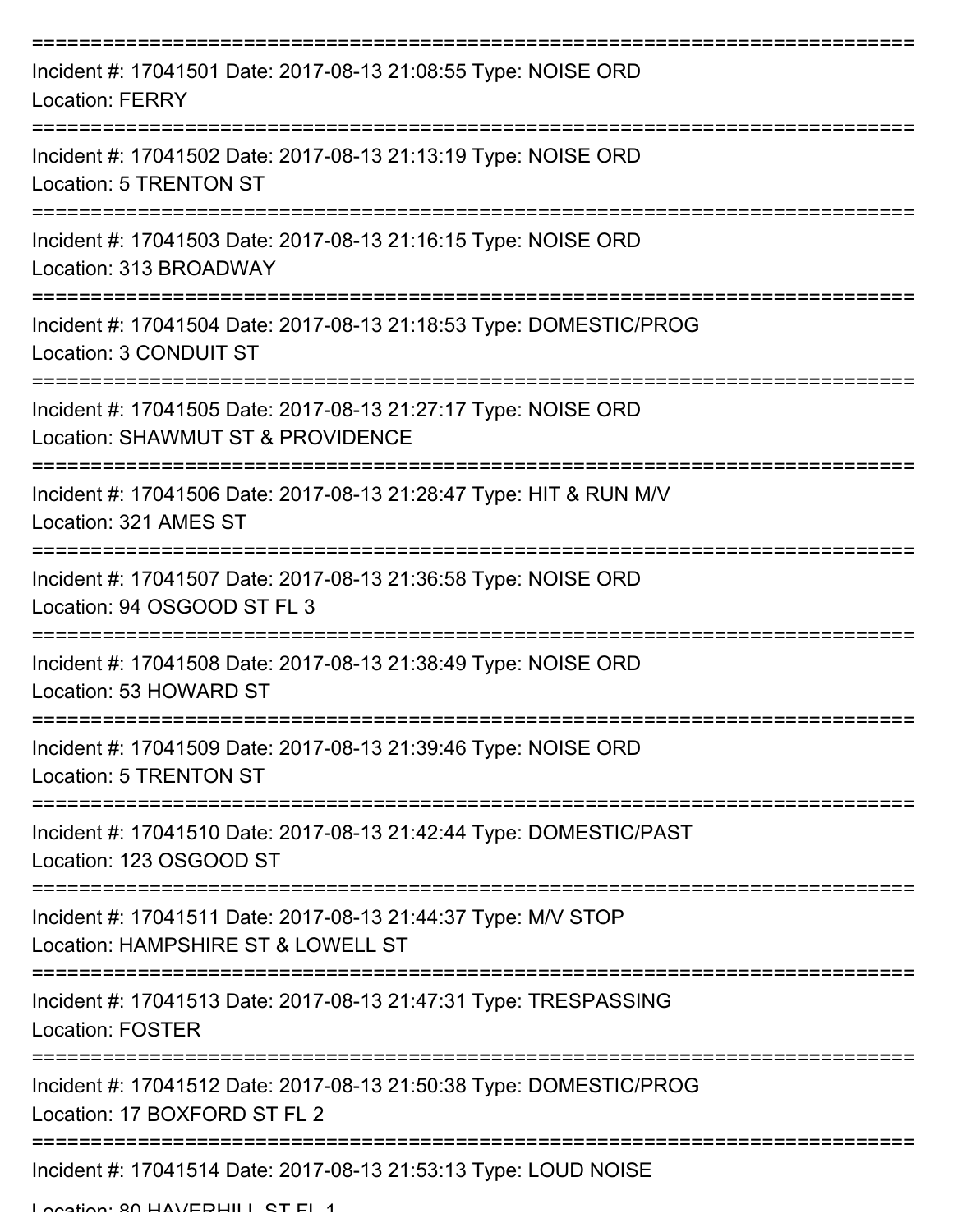| Incident #: 17041516 Date: 2017-08-13 21:56:18 Type: LOUD NOISE<br>Location: 101 SHAWSHEEN RD              |
|------------------------------------------------------------------------------------------------------------|
| Incident #: 17041515 Date: 2017-08-13 21:56:34 Type: AUTO ACC/UNK PI<br>Location: ERVING AV & LAWRENCE ST  |
| Incident #: 17041517 Date: 2017-08-13 22:01:00 Type: 911 HANG UP<br>Location: 30 MORTON ST                 |
| Incident #: 17041518 Date: 2017-08-13 22:08:19 Type: MEDIC SUPPORT<br>Location: 259 BAILEY ST FL 2         |
| Incident #: 17041520 Date: 2017-08-13 22:24:18 Type: LOUD NOISE<br>Location: 49 EXCHANGE ST                |
| Incident #: 17041521 Date: 2017-08-13 22:30:15 Type: LOUD NOISE<br>Location: 10 BRADFORD PL                |
| Incident #: 17041522 Date: 2017-08-13 22:30:50 Type: DISTURBANCE<br>Location: ESSEX ST & MARGIN ST         |
| Incident #: 17041523 Date: 2017-08-13 22:45:17 Type: ALARM/BURG<br>Location: KARUGU RESIDENCE / 4 MASON ST |
| Incident #: 17041525 Date: 2017-08-13 22:46:45 Type: FIGHT<br>Location: FALMOUTH ST & S UNION ST           |
| Incident #: 17041524 Date: 2017-08-13 22:47:13 Type: M/V STOP<br>Location: JACKSON ST & KENDRICK ST        |
| Incident #: 17041526 Date: 2017-08-13 22:48:41 Type: LOUD NOISE<br>Location: 147 FARNHAM ST                |
| Incident #: 17041527 Date: 2017-08-13 22:49:51 Type: STOL/MV/PAS<br>Location: 73 NESMITH ST                |
| Incident #: 17041528 Date: 2017-08-13 23:00:22 Type: KEEP PEACE<br>Location: 27 FALMOUTH ST                |
| Incident #: 17041529 Date: 2017-08-13 23:03:24 Type: M/V STOP<br>Location: ERVING AV & LAWRENCE ST         |